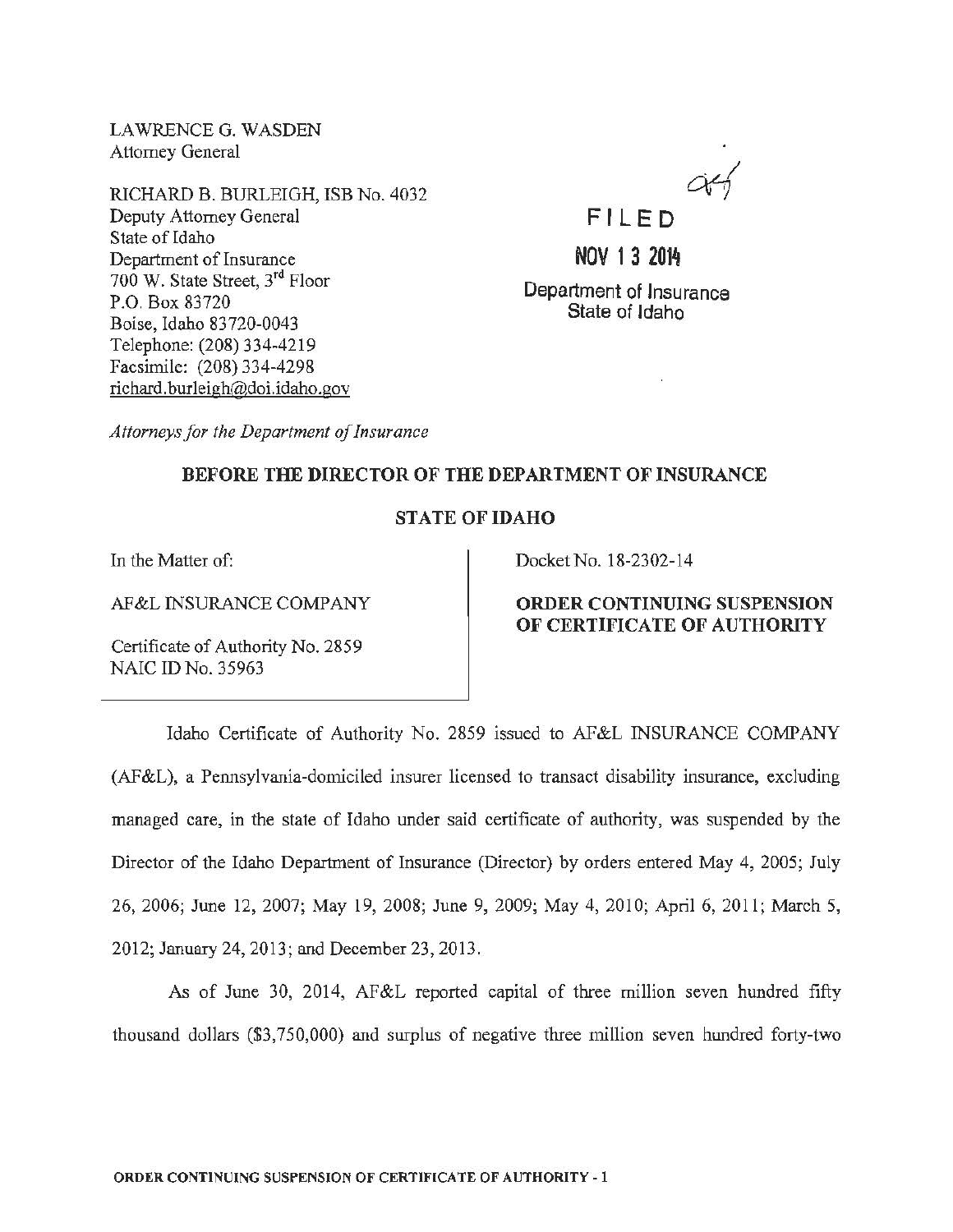thousand nine hundred forty-four dollars (-\$3,742,944), as reflected in its statutory financial statement of that date.

The Director, having reviewed the foregoing and the requirements of Idaho Code  $\S$ § 41-313(1) and 41-326(1)(b), and good cause appearing therefor,

THE DIRECTOR HEREBY FINDS that AF&L does not meet the requirements for maintaining surplus set forth at Idaho Code  $\S$  41-313(1), and thus fails to meet the requirements for holding a certificate of authority in the state of Idaho.

NOW, THEREFORE, IT IS HEREBY ORDERED, pursuant to Idaho Code § 41- 326(1)(b), that Certificate of Authority No. 2859 issued to AF&L be CONTINUED IN SUSPENSION, effective immediately, for a period of one (1) year from the date of this order. The Director may terminate the suspension sooner if the cause for said suspension is corrected and AF&L is otherwise in compliance with title 41, Idaho Code.

IT IS FURTHER ORDERED that AF&L shall comply with the requirements of Idaho Code § 41-329, including § 41-329(2), which provides: "During the suspension period the insurer shall not solicit or write any new business in this state, but shall file its annual statement, pay fees, licenses, and taxes as required under this code, and may service its business already in force in this state, as if the certificate of authority had continued in force."

IT IS FURTHER ORDERED, pursuant to Idaho Code§ 41-330(1), that, within four (4) days after notice of this suspension is provided, AF&L shall notify, by any available means, every person authorized to write business in the state of Idaho by said insurance company, to immediately cease to write any further insurance business for AF&L in Idaho, unless AF&L has already taken such action pursuant to prior order of suspension by the Director.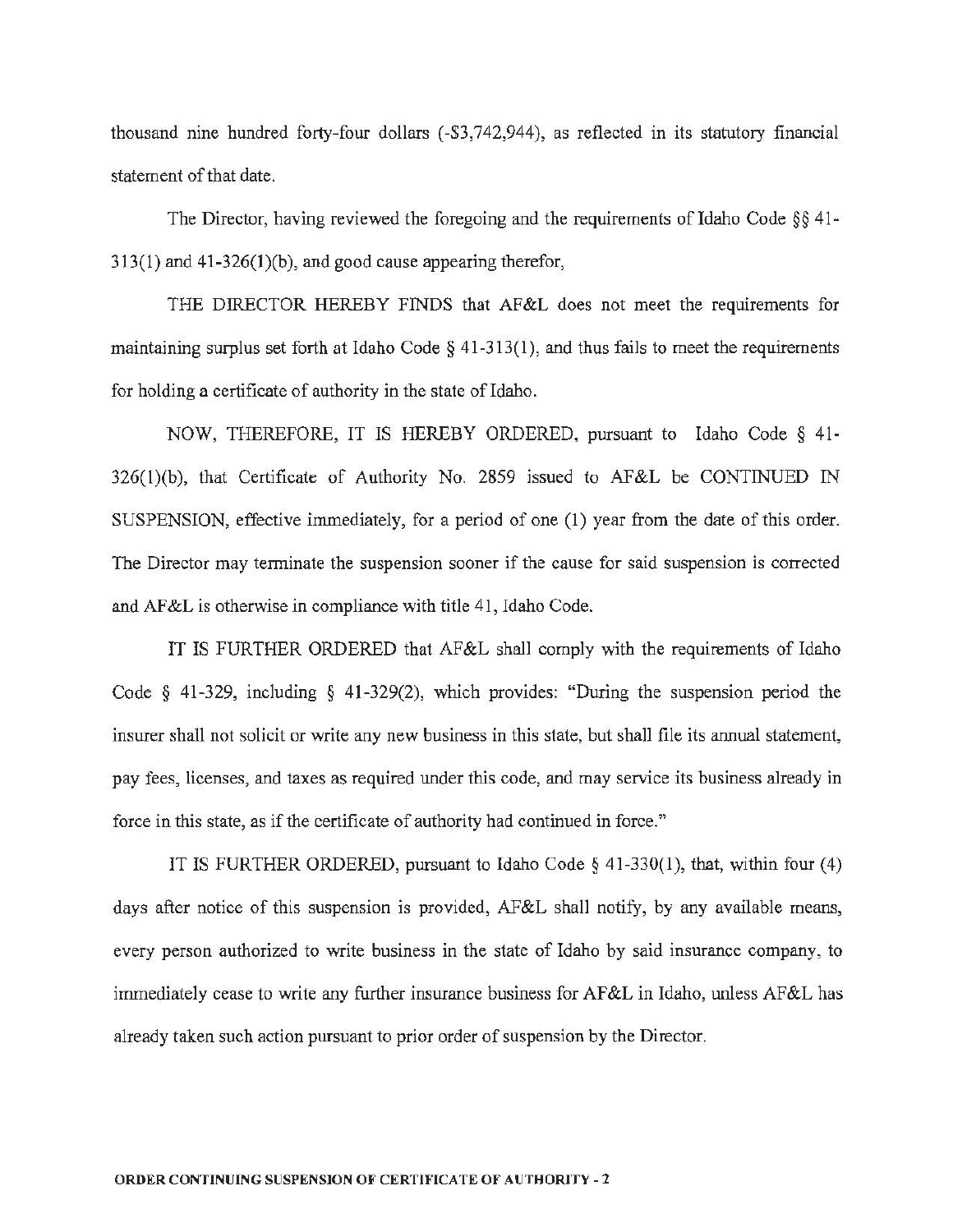DATED this **Figure** of November, 2014.

STATE OF IDAHO DEPARTMENT OF INSURANCE Director

#### NOTIF1CATION OF RIGHTS

This is a final order of the Director. Any party may file a motion for reconsideration of this final order within fourteen (14) days of the service date of this order. The agency will dispose of the petition for reconsideration within twenty-one (21) days of its receipt, or the petition will be considered denied by operation of law. *See* Idaho Code§ 67-5246(4).

Pursuant to Idaho Code§§ 67-5270 and 67-5272, any party aggrieved by this final order or orders previously issued in this case may appeal this final order and all previously issued orders in this case to district court by filing a petition in the district court of the county in which:

- 1. A hearing was held,
- ii. The final agency action was taken,
- iii. The party seeking review of the order resides, or operates its principal place of business in Idaho, or
- iv. The real property or personal property that was the subject of the agency action is located.

An appeal must be filed within twenty-eight (28) days of (a) the service date of this final order, (b) an order denying petition for reconsideration, or (c) the failure within twenty-one (21) days to grant or deny a petition for reconsideration, whichever is later. *See* Idaho Code § 67-5273. The filing of an appeal to district court does not itself stay the effectiveness or enforcement of the order under appeal.